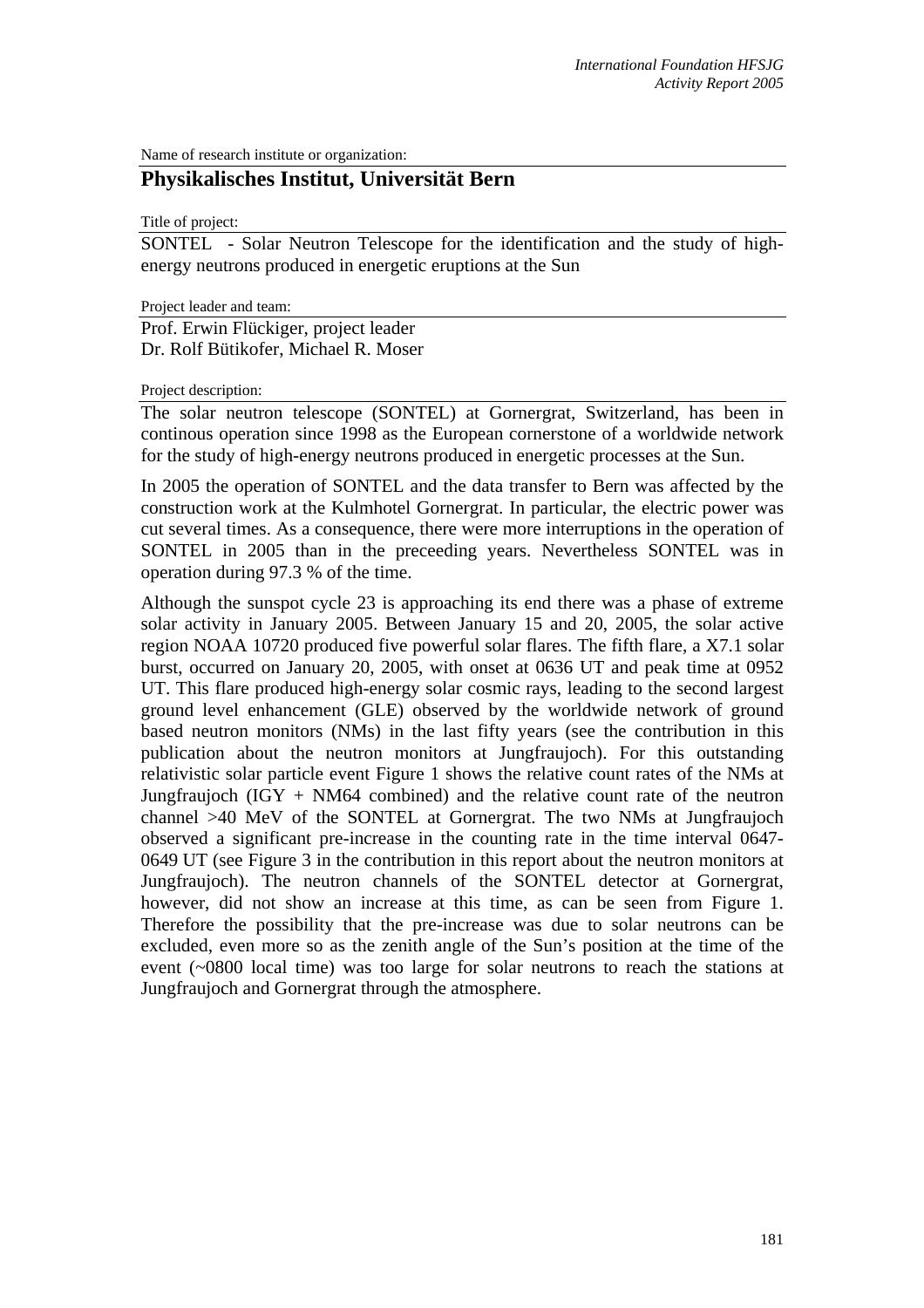

Figure 1: Relative count rates of the neutron monitors at Jungfraujoch (IGY + NM64 combined; above) and relative count rate of the neutron channel >40 MeV of the Solar Neutron Telescope (SONTEL) at Gornergrat, Switzerland, (below) for January 20, 2005, 0600-0900 UT. The data are 1-minute values.

#### Key words:

Astrophysics, cosmic rays, solar neutrons

Internet data bases:

http://cosray.unibe.ch

http://stelab.nagoya-u.ac.jp/ste-www1/div3/CR/Neutron/index.html

Collaborating partners/networks:

Prof. Y Muraki , Prof. Y. Matsubara, Dr. T. Sako, Dr. H. Tsuchiya, Solar Terrestrial Environment Laboratory, Nagoya University, Nagoya 464-8601, Japan

- T. Sakai; Physical Science Lab., College of Industrial Technology, Nihon University, 2-11-1 shin-ei, Narashino-shi, Chiba 275, Japan
- Prof. A. Chilingarian, Cosmic Ray Divison, Yerevan Physics Institute, Yerevan, 375036, Armenia

Scientific publications and public outreach 2005:

# **Refereed journal articles**

Flückiger, E. O., R. Bütikofer, L. Desorgher, M. R. Moser, Y. Muraki, Y. Matsubara, T. Sako, H. Tsuchiya and T. Sakai, The giant Forbush decrease in October/November 2003: Data analysis for the solar neutron detector at Gornergrat, International Journal of Modern Physics A, **20**(29), 6684-6687, 2005.

Flückiger, E. O., R. Bütikofer, A. Chilingarian, G. Hovsepyan, Y. H. Tan, T. Yuda, H. Tsuchiya, M. Ohnishi, Y. Katayose, Y. Muraki, Y. Matsubara, T. Sako, K. Watanabe, K. Masuda, T. Sakai, S. Shibata, R. Ogasawara, Y. Mizumoto, M. Nakagiri, A. Miyashita, P. H. Stoker, C. Lopate, K. Kudela and M. Gros, Solar neutron events that have been found in solar cycle 23, International Journal of Modern Physics A, **20**(29), 6646-6649, 2005.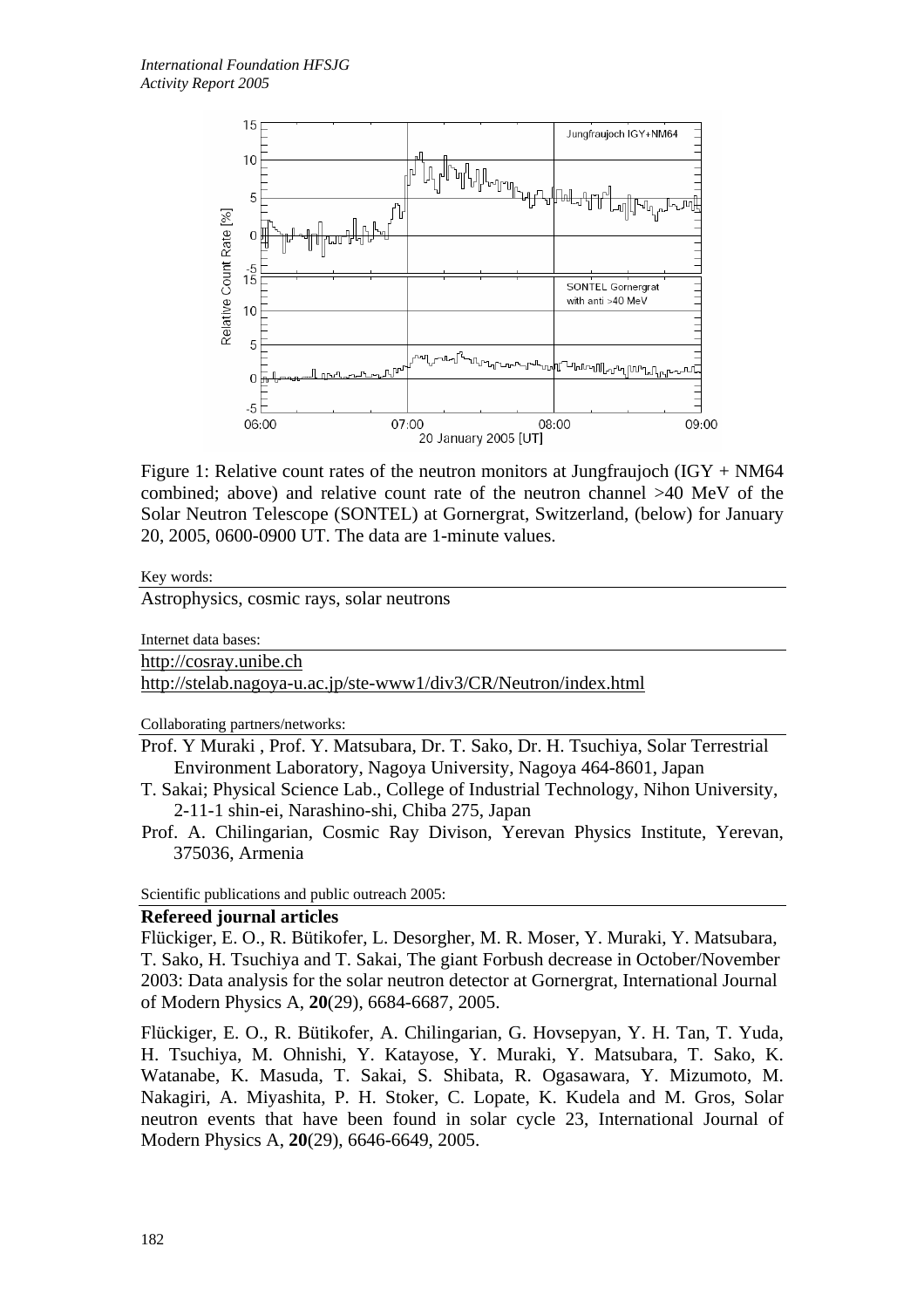## **Book sections**

Moser, M. R., L. Desorgher, E. O. Flückiger, R. S. Miller, J. M. Ryan, J. R. Macri and M. L. McConnell, Solar neutron observation at ground-level and from space, Neutrinos and Explosive Events in the Universe, Series: NATO Science Series II: Mathematics, Physics and Chemistry, Proceedings of the NATO Advanced Study Institute on Neutrinos and Explosive Events in the Universe, held in Erice, Italy, 2-13 July 2004, M. M. Shapiro, Stanev, T., Wefel, J.P., eds., 209, 393-397, 2005, Springer-Verlag, ISBN 1-4020-3747-3.

## **Conference papers**

Matsubara, Y., Y. Muraki, T. Sako, K. Watanabe, K. Masuda, T. Sakai, S. Shibata, E. O. Flückiger, R. Bütikofer, A. Chilingarian, G. Hovsepyan, Y. H. Tan, T. Yuda, M. Ohnishi, H. Tsuchiya, Y. Katayose, R. Ogasawara, Y. Mizumoto, M. Nakagiri, A. Miyashita, A. Velarde, R. Ticona and N. Martinic, Search for solar neutrons associated with proton flares in solar cycle  $23$ ,  $29<sup>th</sup>$  International Cosmic Ray Conference, Pune, India, August 03-10, 2005, to be published in the conference proceedings, 2005.

Bütikofer, R., E.O. Flückiger, M.R. Moser, and L. Desorgher, The Extreme Cosmics Ray Ground Level Enhancement on January 20, 2005, Solar Extreme Events 2005 (SEE-2005), International Symposium at Nor Amberd, Armenia, to be published in scientific journal Sun and Geosphere, 2005.

Flückiger, E.O., R. Bütikofer, M.R. Moser, and L. Desorgher, The Cosmic Ray Ground Level Enhancement during the Forbush Decrease in January 2005, 29<sup>th</sup> International Cosmic Ray Conference, Pune, India, August 03-10, 2005, to be published in the conference proceedings, 2005.

Address:

Physikalisches Institut Universität Bern Sidlerstrasse 5 CH-3012 Bern

Contacts: Rolf Bütikofer Tel.: +41 31 631 4058 Fax: +41 31 631 4405 e-mail: rolf.buetikofer@phim.unibe.ch URL: http://cosray.unibe.ch